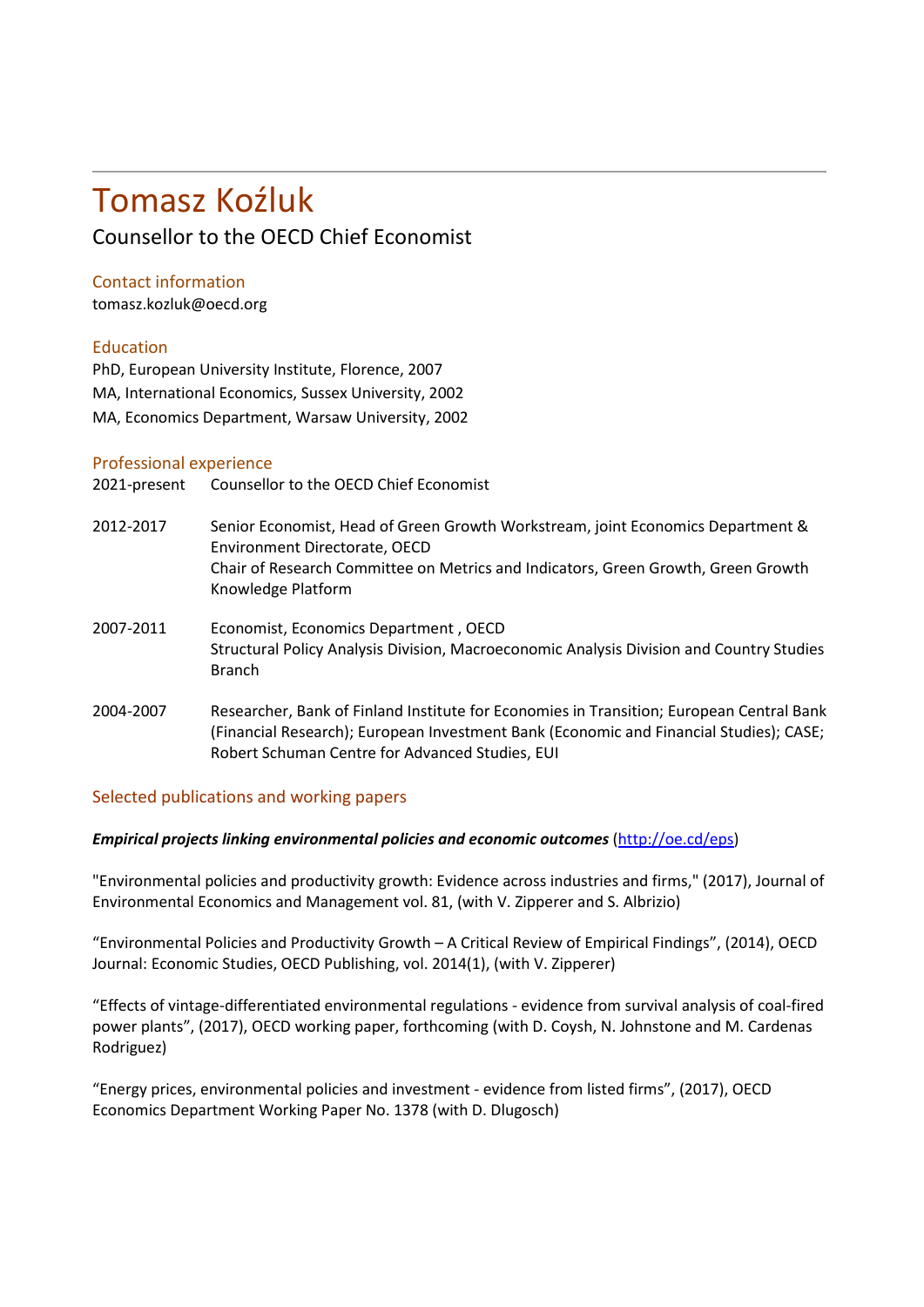"Foreign Direct Investment and the Pollution Haven Hypothesis – Evidence from Listed Firms," (2017), OECD Economics Department Working Paper No. 1379, (with G. Garsous)

"The Determinants of Entry in The Electricity Generation Sector in OECD Countries: A Focus on Renewable Energy," (2016), OECD Environment Directorate Working Papers No. 111, (with David Benatia)

"Do Environmental Policies Affect Global Value Chains? A New Perspective on the Porter Hypothesis", (2016), OECD Economics Department Working Papers No. 1282, (with Christina Timiliotis).

"Measuring Inclusive Green Growth at the Country Level -Taking Stock of Measurement Approaches and Indicators," (2016), Green Growth Knowledge Platform Working Paper, (with U. Narloch and A. Lloyd).

"Do Environmental Policies Matter for Productivity Growth? Insights from New Cross-Country Measures of Environmental Policies," (2014), OECD Economics Department Working Papers No. 1176, (with S. Albrizio, E. Botta, and V. Zipperer)

"Empirical Evidence on the Effects of Environmental Policy Stringency on Productivity Growth," (2014), OECD Economics Department Working Papers No. 1179, (with S. Albrizio and V. Zipperer)

"The Indicators of the Economic Burdens of Environmental Policy Design: Results from the OECD Questionnaire," (2014), OECD Economics Department Working Papers No. 1178

"Measuring Environmental Policy Stringency in OECD Countries: A Composite Index Approach," (2014), OECD Economics Department Working Papers No. 1177, (with E. Botta)

"Moving towards a Common Approach on Green Growth Indicators," (2013), Green Growth Knowledge Platform Scoping Paper, (lead author, OECD)

"Incorporating Green Growth and Sustainable Development Policies into Structural Refrom Agendas – a Report by the OECD, the World Bank and United Nations,"(2012), prepared for the G20 Summit, Los Cabos, 18-19 June 2012, (lead author, OECD)

"Greener Growth in the Belgian Federation", (2011), OECD Economics Department Working Paper No. 894

"How the Transport System Can Contribute to Better Economic and Enviromental Outcomes in the Netherlands", (2010), OECD Economics Department Working Paper No. 804

#### *Infrastructure and growth*

"Public Policies and Investment in Network Infrastructure", (2011), OECD Journal: Economic Studies, OECD Publishing, vol. 2011(1), (with D. Sutherland, S. Araújo and B. Égert)

"Infrastructure investment: links to growth and the role of public policies", (2009), OECD Economics Department Working Paper No. 686, (with D. Sutherland, S. Araujo and B. Égert)

"Infrastructure and growth: empirical evidence", (2009), OECD Economics Department Working Paper No. 685, (with B. Égert and D. Sutherland)

"Roads on a downhill? Trends in EU infrastructure Investment", (2005), EIB Papers, (with T. Valila and A. Mehrotra)

#### *Others*

"The impact of Chinese monetary policy shocks on East and South-East Asia", (2009), The Economics of Transition, vol. 17(1), (with A. Mehrotra).